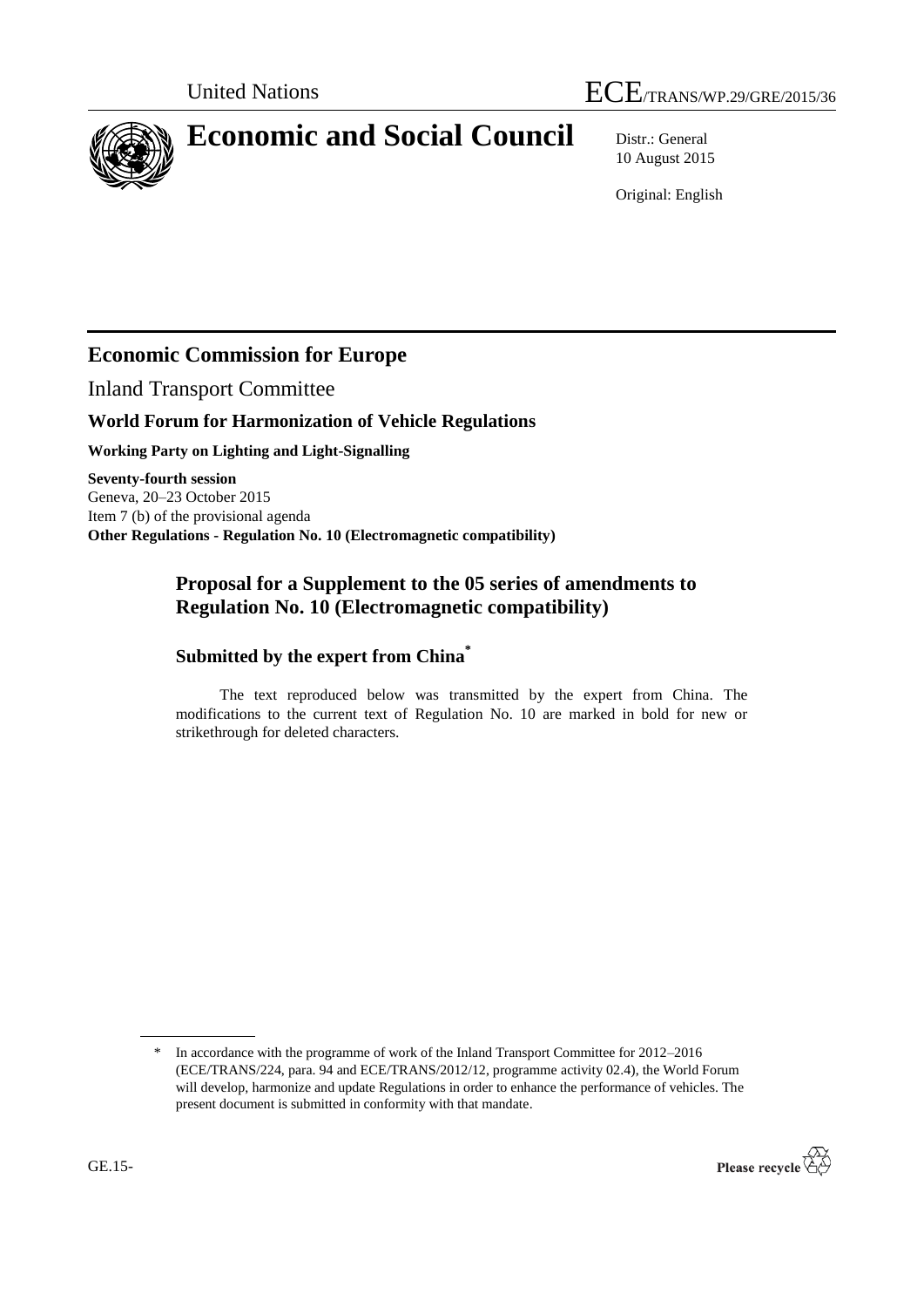#### **I. Proposal**

*Paragraph 1.3. (a), amend to read:* 

- "1.3. It covers:
	- (a) Requirements regarding the immunity to radiated and conducted disturbances for functions related to direct control of the vehicle, related to driver, passenger and other road users' protection, related to disturbances, which would cause confusion to the driver or other road users, related to vehicle data bus functionality, related to disturbances, which would affect vehicle statutory data**, related to charging mode when coupled to the power grid;**"

*Paragraph 7.4.2.,* amend to read:

- "7.4.2. Vehicle type approval limit
- 7.4.2.1. If measurements are made using the method described in Annex 12, the limits for rated current  $\leq 16$  A per phase and not subjected to conditional connection are those defined in IEC 61000-3-3, paragraph 5**;**
	- **- the value of Pst shall not be greater than 1.0;**
	- **- the value of Plt shall not be greater than 0.65;**
	- **- the value of d(t) during a voltage change shall not exceed 3.3 per cent for more than 500 ms;**
	- **the relative steady-state voltage change, d<sub>c</sub>, shall not exceed 3.3 per cent;**
	- **- the maximum relative voltage change dmax, shall not exceed 4 per cent.**
- 7.4.2.2. If measurements are made using the method described in Annex 12, the limits for rated current > 16 A and  $\leq$  75 A per phase and subjected to conditional connection are those defined in IEC 61000-3-11, paragraph 5**;**
	- **- the value of Pst shall not be greater than 1.0;**
	- **- the value of Plt shall not be greater than 0.65;**
	- **- the value of d(t) during a voltage change shall not exceed 3.3 per cent for more than 500 ms;**
	- **- the relative steady-state voltage change, dc, shall not exceed 3.3 per cent;**
	- **- the maximum relative voltage change dmax, shall not exceed 4 per cent.**"

*Annex 4, Appendix 1, Figure 1,* delete.

*Annex 6, paragraph 4.1.*, amend to read:

"4.1. …

Frequency step size and dwell time shall be chosen according to ISO 11451-1.

**Recommendations on the frequency step size are given in the table below:**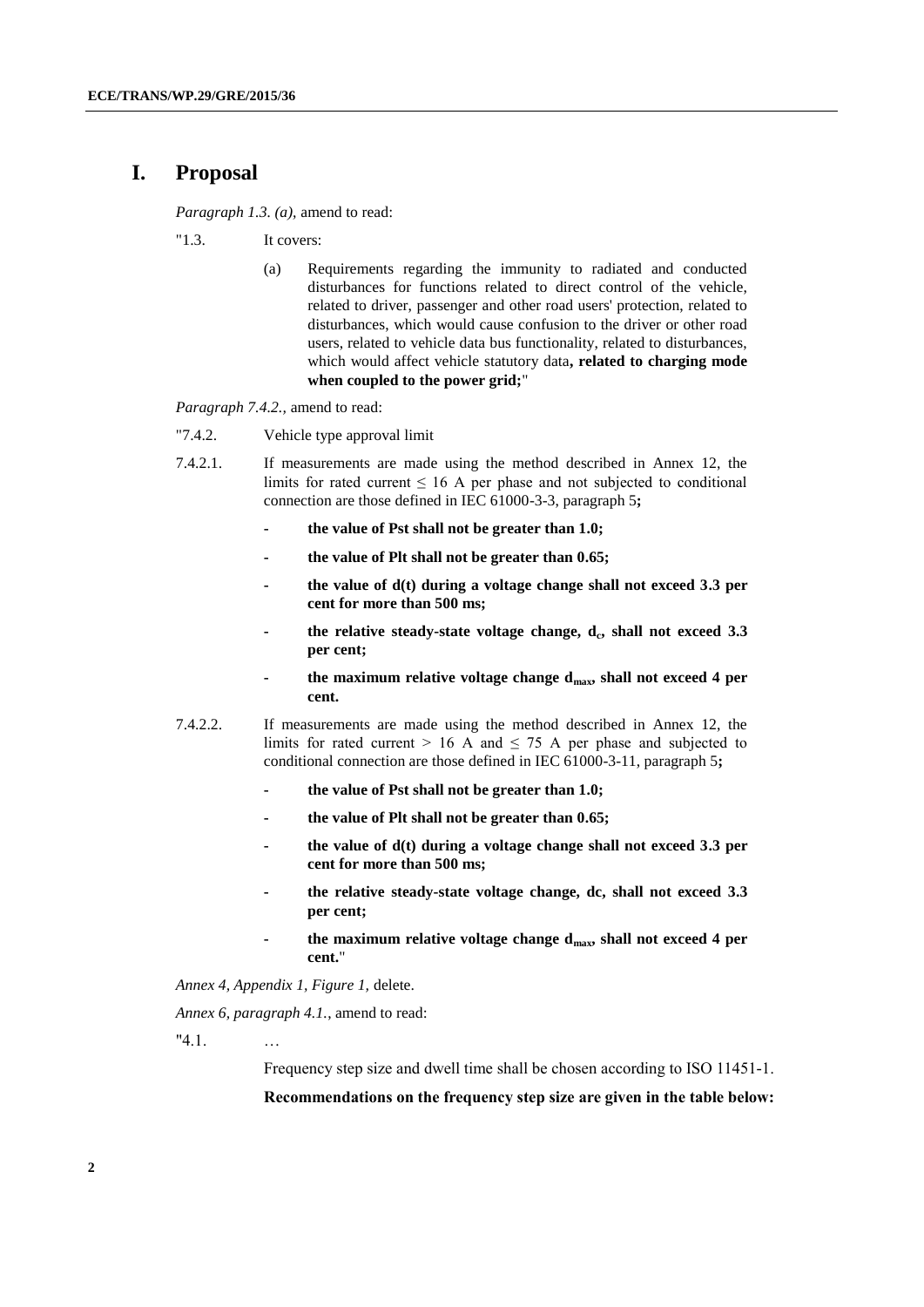| Frequency<br>(MHz)  | Step size<br>(MHz) | Logarithm step size<br>(percentage) |
|---------------------|--------------------|-------------------------------------|
| $20 < f \le 200$    |                    |                                     |
| $200 < f \leq 400$  | 10                 |                                     |
| $400 < f \leq 1000$ | 20                 |                                     |
| $1000 < f \le 2000$ | 40                 |                                     |
| "                   |                    |                                     |

*Annex 6, paragraph 5.1.2.*, amend to read:

#### "5.1.2. Calibration

For TLS one field probe at the facility reference point shall be used.

**For antennas one field probe at the vehicle reference point shall be used for category L vehicles.**

For antennas four field probes at the facility **vehicle** reference line shall be used **for categories M, N, O vehicles.**"

### **II. Justification**

*Paragraph 1.3. (a)*

1. This proposal is consistent with paragraph 2.12. "Immunity related functions".

*Paragraph 7.4.2.*

2. The maximum relative voltage change  $d_{max}$  is different for different devices in standards IEC 61000-3-3 and IEC 61000-3-11 and should be clearly defined.

*Annex 4, Appendix 1, Figure 1*

3. The outdoor site for vehicles of category L does not meet the requirements of standard CISPR 12.

*Annex 6, paragraph 4.1.*

4. Clearly defined frequency steps can facilitate the compliance with the "90 per cent of the frequency" requirement in paragraph 6.4.2.1.

*Annex 6, paragraph 5.1.2.*

5. ISO 11451-2 prescribes two kinds of reference points, namely the facility reference point (line) and the vehicle reference point (line). They are different, as shown in Figures 1 and 2 below:

#### **Figure 1 Vehicle reference point**